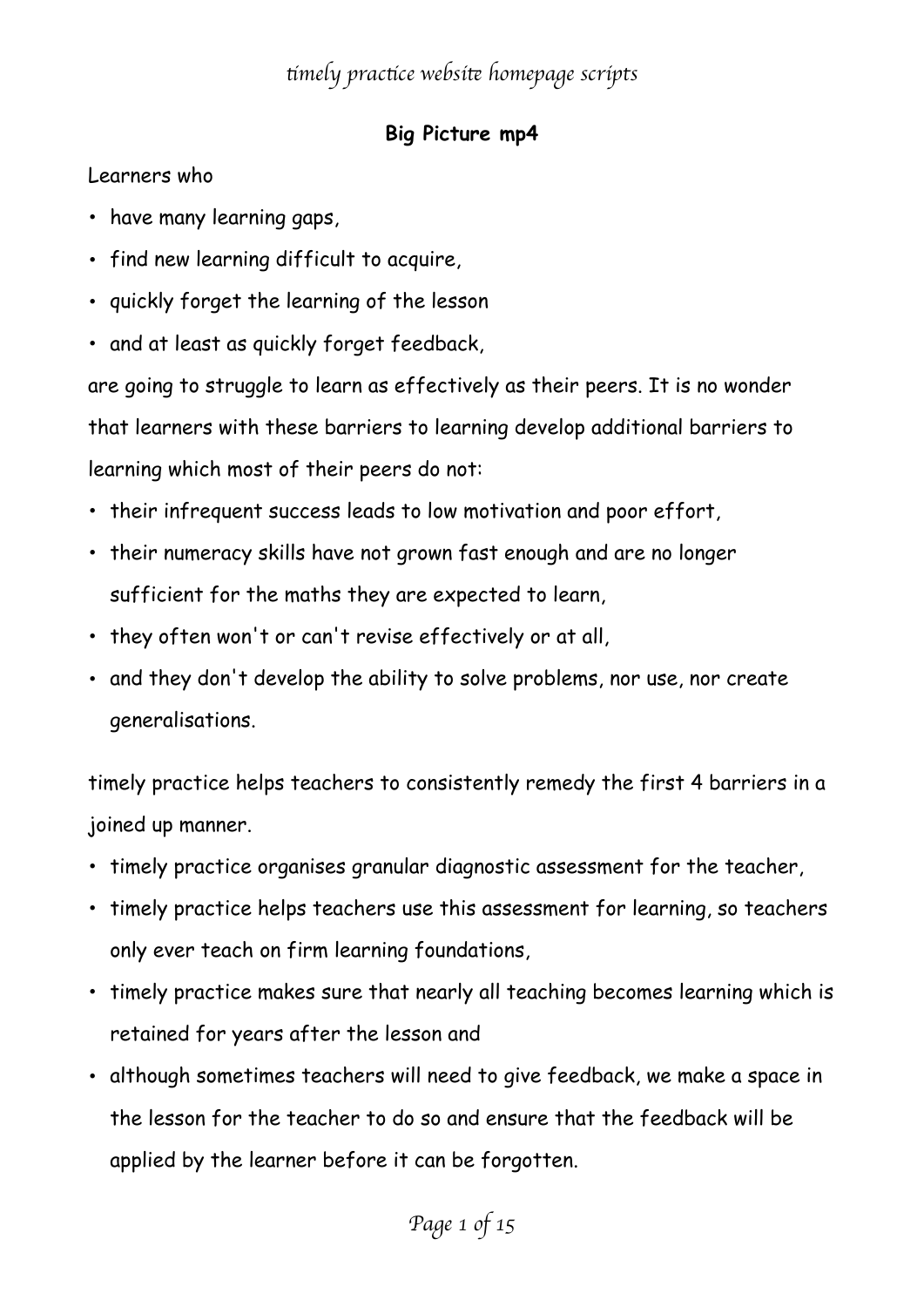In our trials, we've seen that, within 1 to 2 years, most learners using timely practice, in the set of lowest attaining learners, caught up with and in many cases overtook their peers in the set above, who were not using timely practice.

#### Intrigued?

Watch the **barriers into steps mp4** where I'll share more detail on how timely practice turns the first 4 barriers into steps towards impressive progress. How applying these 4 steps consistently for a year or two, will help most learners overcome, at least 7 if not all 8 of the barriers. So that low attaining learners and underachieving learners can learn at least as effectively as their peers.

Watch the **changes in long term memory mp4** where I'll explain what we believe goes on in learners' brains when teaching becomes deeply embedded learning and why changing the timing of what goes on in lessons can make teaching "smaller working memory friendly". By doing this, it will be possible to open up unexpected and dramatic progress for the lowest attaining learners.

Watch the **tweak teaching and next steps mp4** where I'll explain what teachers will no longer need to do, what they will do less of and what they will do more of in order to ensure they tap into the hidden potential of the currently low attaining learners in their maths classes.

For the learners you know, who are currently stuck with most or all of these barriers, we hope you'll want to continue to watch and find out more.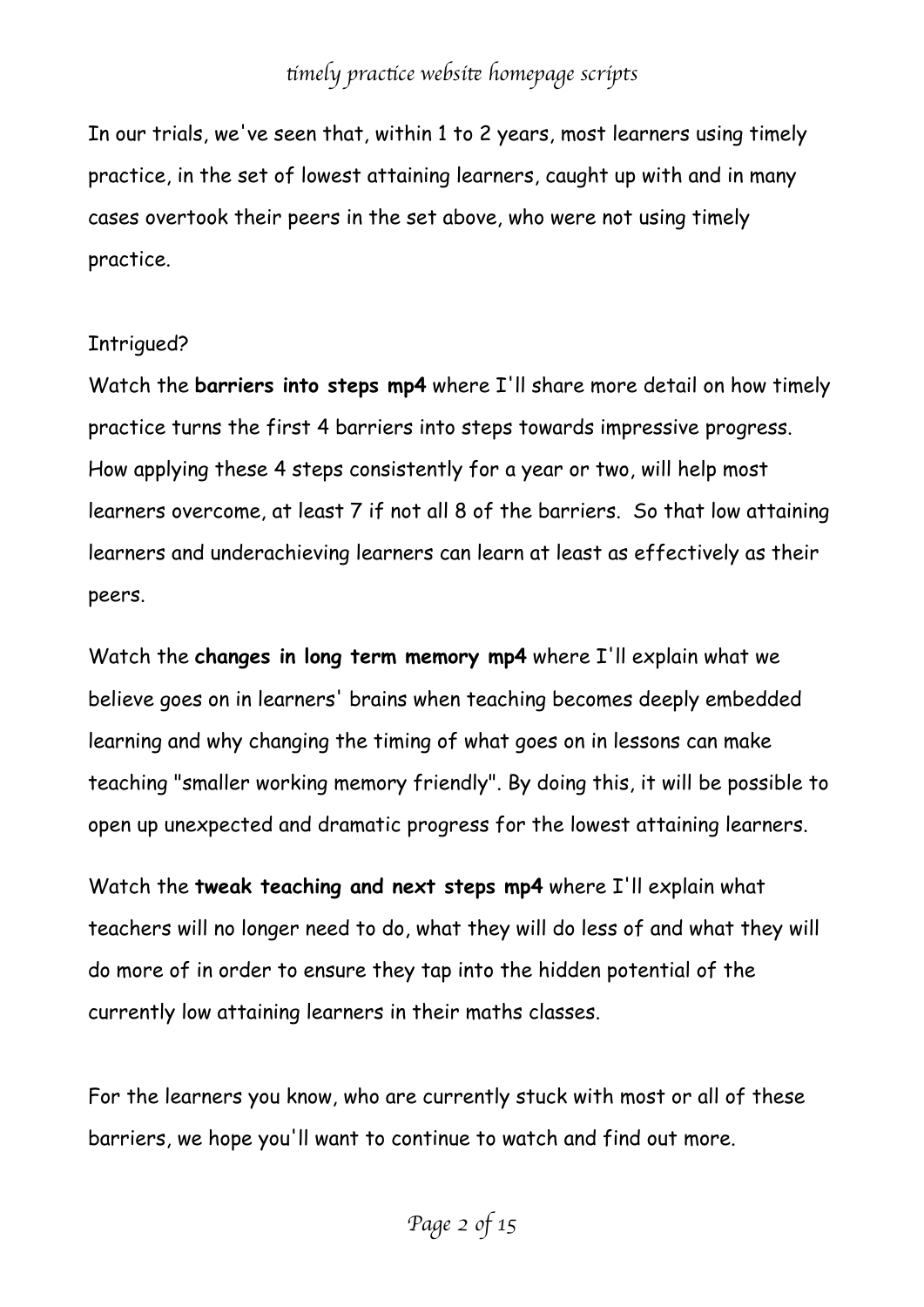#### **Barriers into Steps mp4**

In this mp4 I'll describe how timely practice works with the teacher to turn fundamental learning barriers into these learning steps.

- Firstly timely practice provides the teacher with easy to use, accurate and pertinent assessment for learning data - we find those learning gaps.
- Secondly the teacher uses the assessment for learning data to teach each learner a bite of learning from a topic. By virtue of the size of the bite small - and the fact that the bite is chosen to be on the learners' firm learning foundations, each learner is very likely to be able to independently recall this learning in order to accurately answer a question on it, in their next maths lesson - we make learning in the lesson easier.
- Thirdly timely practice schedules personalised increasing interval retrieval practice, beginning the lesson after teaching, on every bite of learning the learner has learned from every topic. This gradually stretches the durability of the recall-ability of learning from a few days to a few years - we make remembering learning easy.
- Finally the teacher has time and headspace, within each lesson, to give personalised feedback to the learners on the the small bites of teaching, which haven't yet become learning. The teacher can give feedback because most of the learners in the "timely practice" part of the lesson are engaged in answering a personalised set of questions on their "timely practice PDF assignment". The teacher gives feedback, knowing that they are giving the learner the best chance of fixing the accuracy or completeness of their learning because the timely practice app ensures the learner will use the feedback soon - we make feedback both possible and effective.

*Page 3 of 15*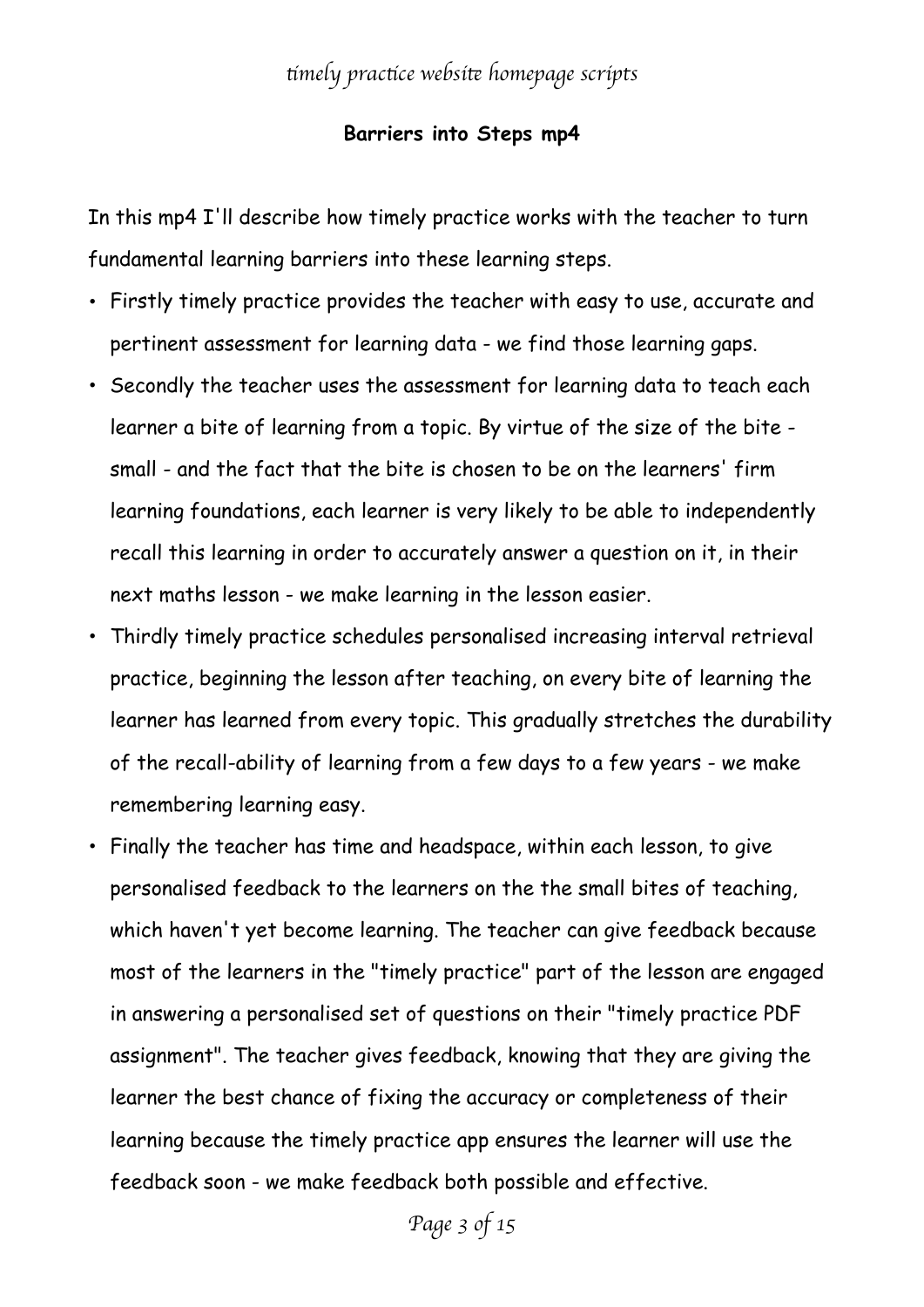Each bite of new learning relies on all 4 steps. Each of the steps supports and is supported by the others in a virtuous spiral. The teacher will spiral through teaching most, if not all, of the topics from the scheme of learning several times a year, because the teacher only teaches one small bite per learner, per spiral and because learners find their small bite easy to learn. In fact the teacher must spiral through the curriculum several times a year, both to fill lesson time and because otherwise learners would be disadvantaged by learning less than they otherwise could.

With traditional each-topic-once-a-year schemes of learning, learners encounter bites of learning, which are just too big for most low attaining learners to chew and digest. With timely practice, learners are only required to chew and digest a small bite from each topic per spiral. Within an academic year, the sum of the small bites in each topic is greater or equal to the too large bites in the traditional scheme of learning. So with timely practice, most learners in the class can learn as the very best learners in the class previously could.

The way we, at timely practice, have split traditional maths topics into small bites, and provided a plethora of maths questions for each bite means timely practice is able to assess at granular detail and the teacher is able to teach the bite that each learner can most easily learn next.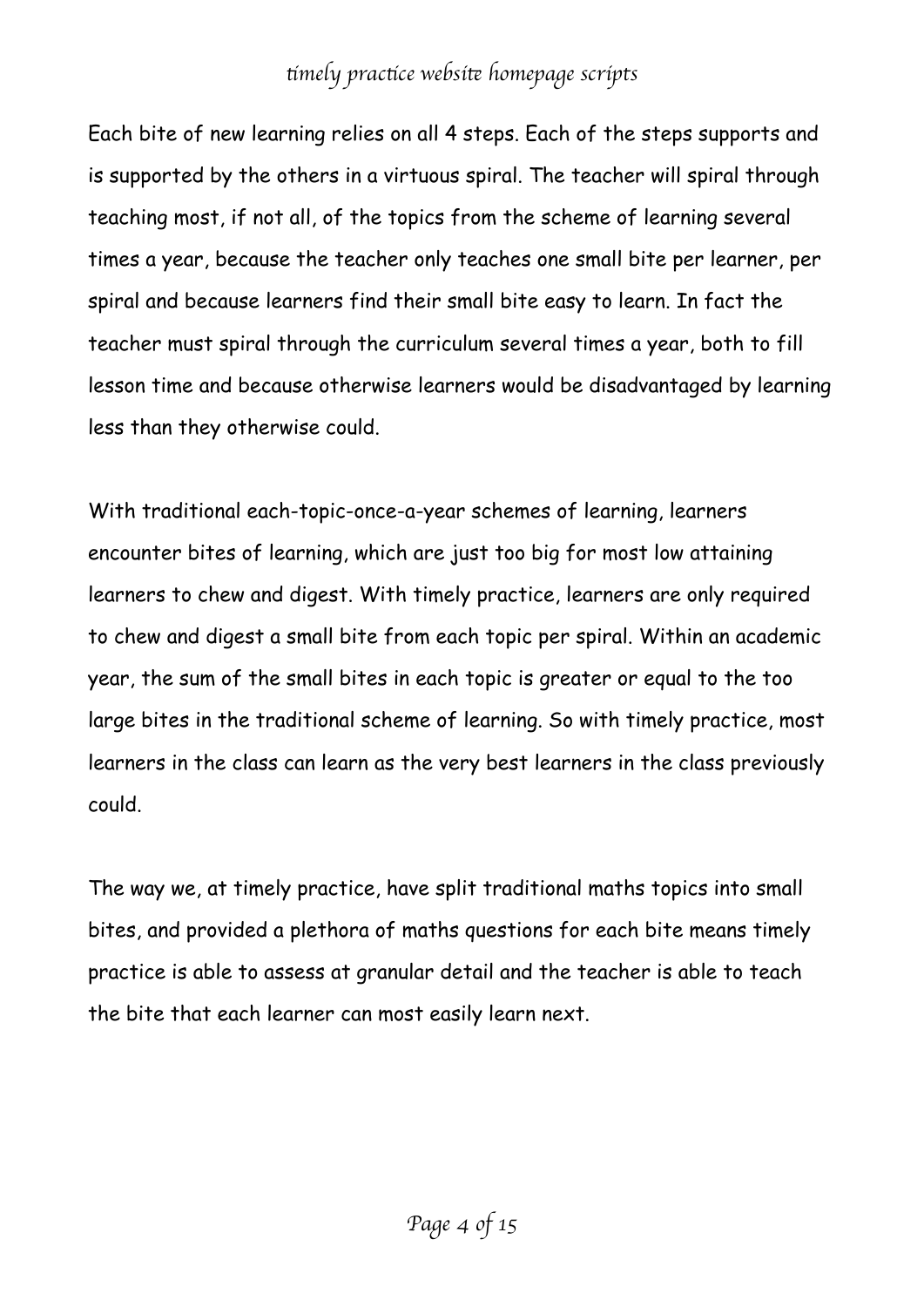The other unique feature of timely practice is that it enables the teacher to apply retrieval practice, which is the gold standard for learners to embed learning. Without this, the granular detail in assessment and teaching would be virtually useless. We use increasing interval retrieval practice which is responsive to feedback, which is the gold standard of retrieval practice. This standard is hard enough for one teacher to apply to one learner in a tutoring situation. Without timely practice a teacher could not teach their class with this quality and effectiveness of retrieval practice.

Now as learners cycle though the curriculum it is easy to see how the remaining barriers might become steps.

- Success, being able to answer nearly all questions asked of them in nearly all maths lessons will increase learners motivation and pace of work.
- Being taught numeracy skills alongside mathematical skills, both of which now stick in the learners' long term memory, means each makes the other easier to learn.
- Avoiding the need to reteach means the pace of learning is increased and there will be little need for time to be set aside for formal revision.

Putting these 7 steps together means that, at least some of these previously low attaining and underachieving learners, can take the final step: which is to be able to apply their skills in novel ways to solve problems and by building larger, connected chunks in long term memory some learners will also have the headspace to use and create generalisations.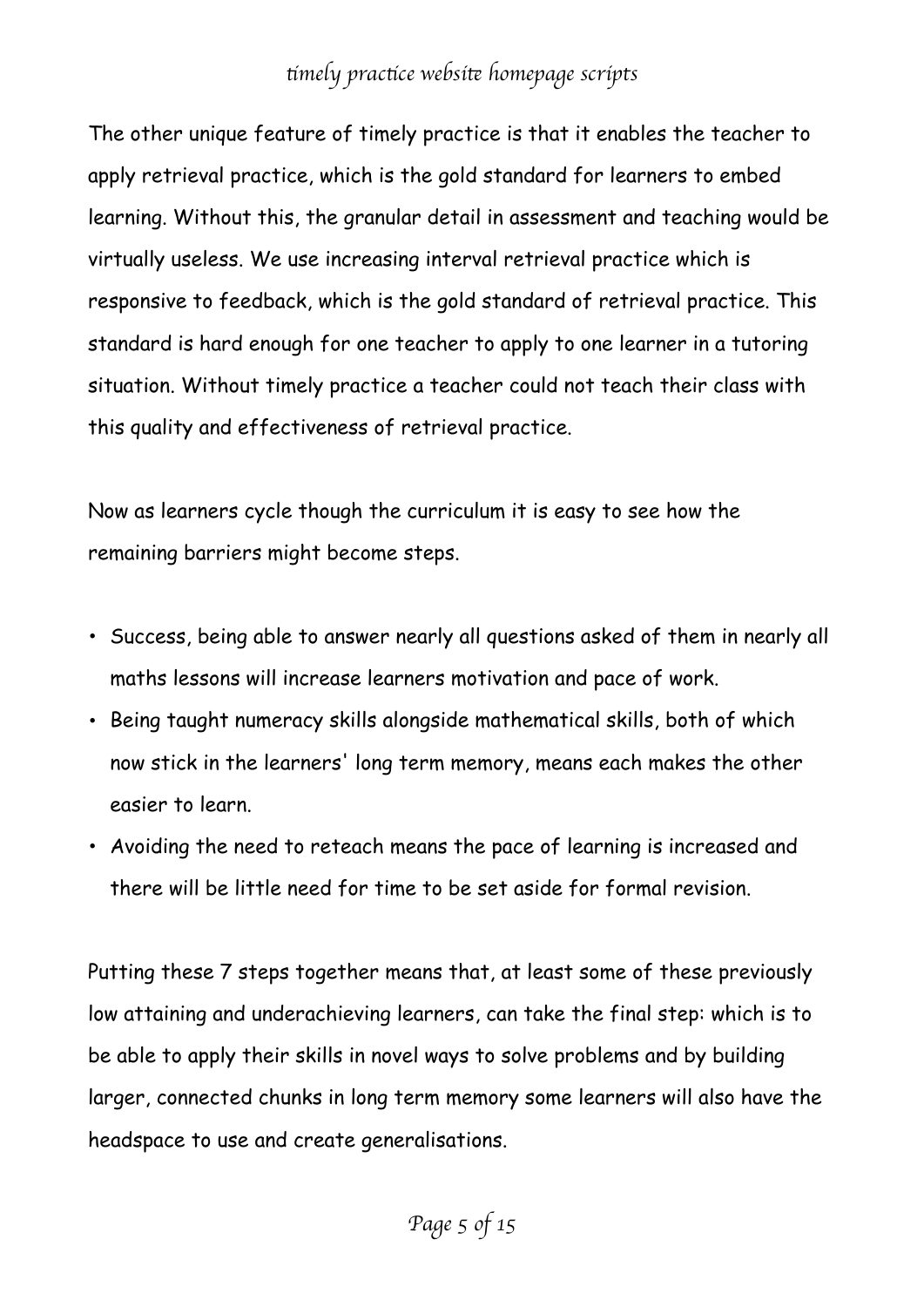### **Changes in Long Term Memory mp4**

In this mp4 I'll answer the question "how can low attaining learners build large, accurate, interconnected chunks with well developed triggers in their long term memory?"

Learning begins as transient. If it does not become embedded as chunks in the learners long term memory it will be soon forgotten. Unfortunately learners with smaller working memory capacities experience a double whammy:

*Learners with smaller working memory capacities are less likely to build chunks in long-*t*rm memory* t*an* t*eir peers.*

*Learners with smaller working memory capacities are more dependent on chunks* t*an* t*eir peers* t *process* t*e con*t*nt of lessons.*

Chunks in long term memory reduce the number of slots in working memory, which are needed to follow procedures and solve problems. The large interconnected chunks in long term memory enable experts to appear to have a super-human working memory in their field of expertise. We are not aiming for the lowest attaining learners to become masters in the field of mathematics, instead we repurpose research on how experts become experts in order to improve the learning outcomes of low attaining learners.

Let's look at how learners might overcome that double whammy because with timely practice they can more easily build, bigger, better, more accurate and more accessible chunks in their long term memory.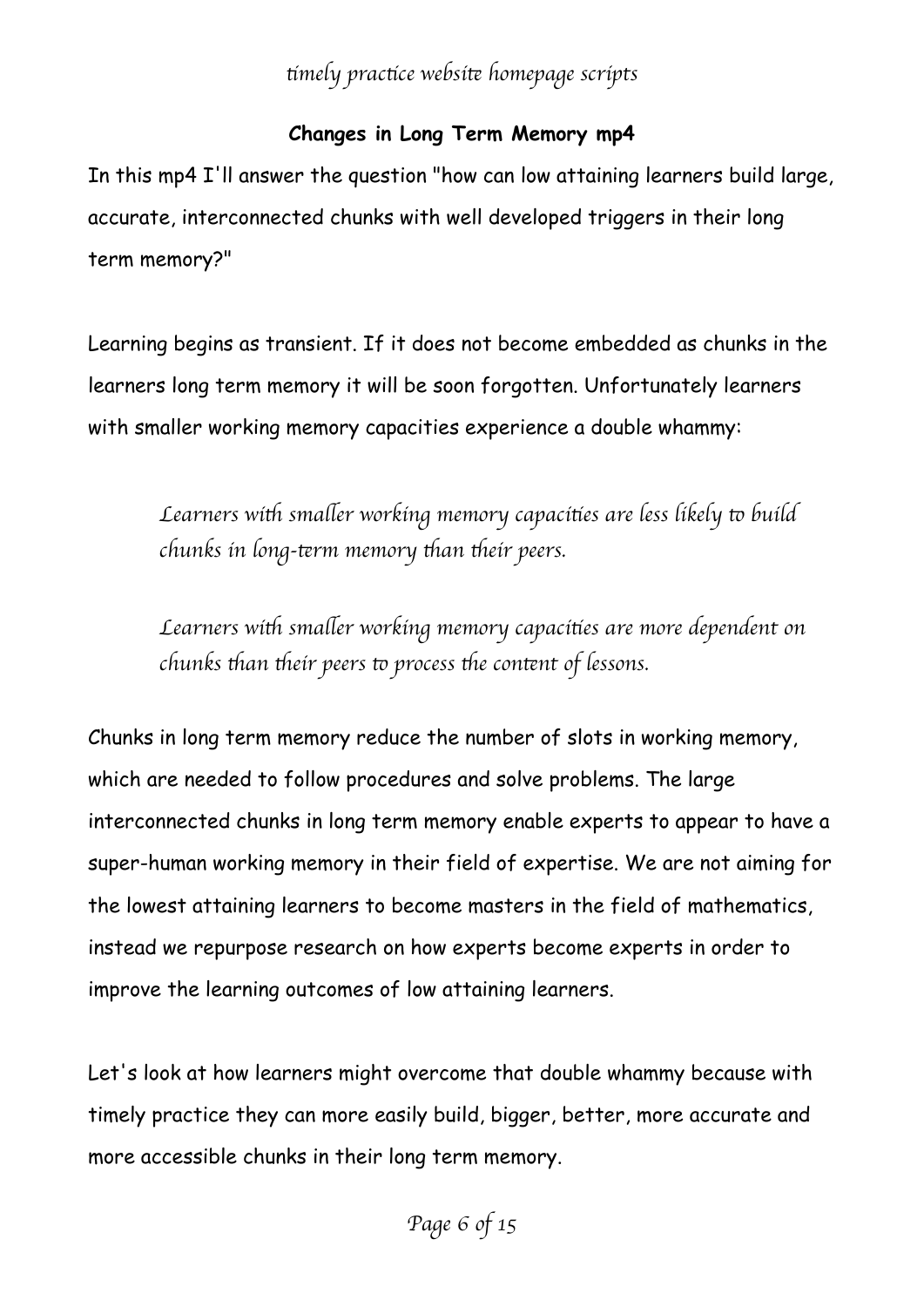In terms of chunk-based theory, why find learners' firm learning foundations? … because then we can find what, chunks relevant to the teaching of the topic, the learner already has in long-term-memory.

… why only teach on firm learning foundations?

Chunk-based theory tells us it is easier, and more useful for the learner, to attach new learning to existing chunks in long term memory than for learners to build new chunks. However it is not enough just to teach on firm learning foundations. Sweller, who by the way calls chunks mental schema, tells us that we need to teach the "right grain size" too. If we attempt to teach too much, we are likely to see symptoms of working memory overload:

muddling methods, missing steps and giving up,

when we ask the learner to recall learning the next lesson. These symptoms let us know that our teaching hasn't, **yet**, become an accurate or complete chunk in the learner's long term memory.

Assuming for the moment that the learner could have recalled and accurately applied what they learned last lesson to answer a question: we can be sure, if we don't ask that question, that much of the learning of the lesson will be soon forgotten. Our experience, at timely practice, is that most low attaining learners forget most of the learning of each lesson within a few days.

The learner's brain, during the nights sleep after a lesson, will modify the synapses on the dendrites of neurones - this process is called consolidation.

*Page 7 of 15*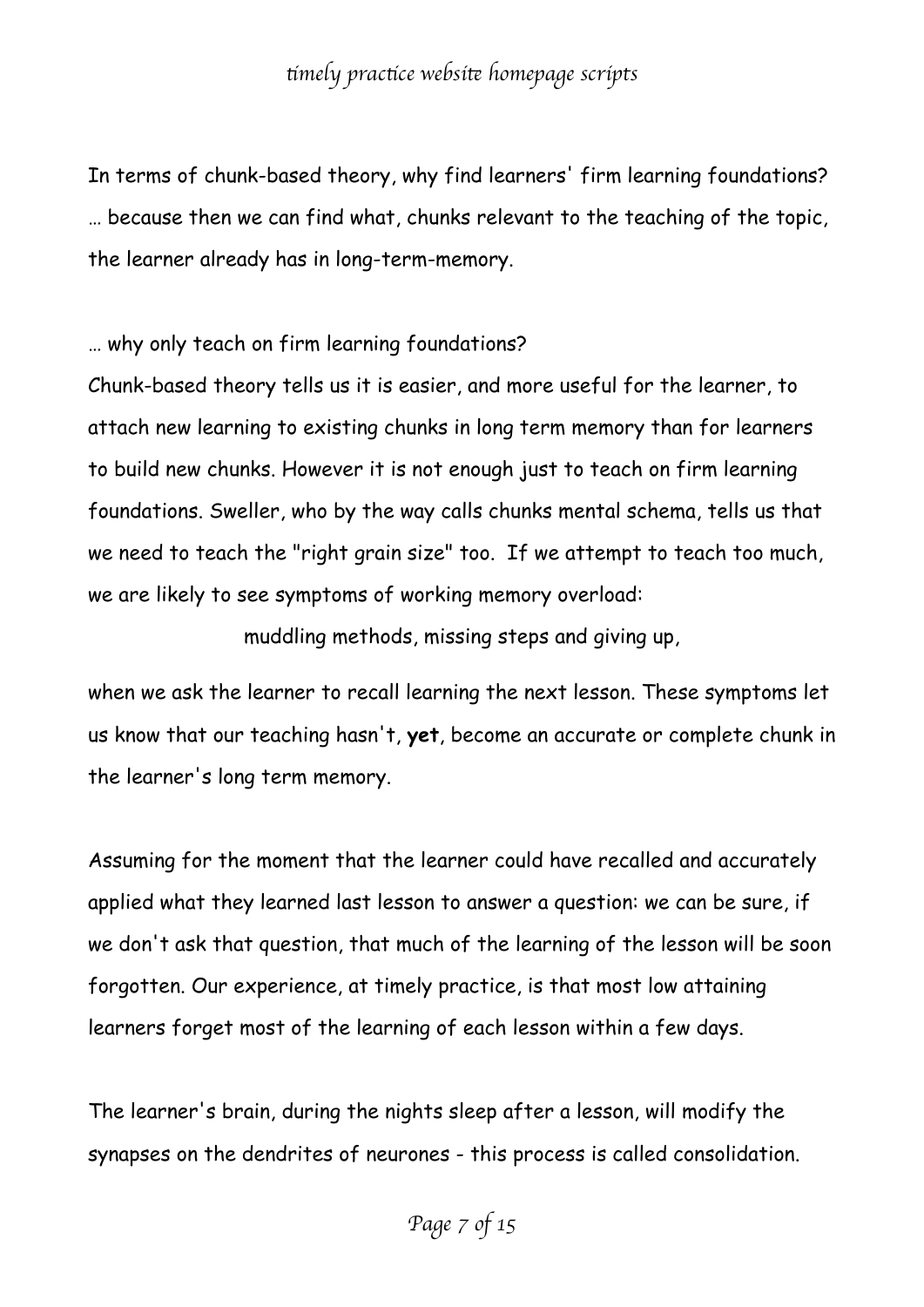Consolidation ensures that what was learned during the day can be recalled let's be more specific - at least some of the learning can be recalled for a while. It is not clear if all learning during the day forms chunks at night but:

It is clear that those chunks will only remain accessible for a while unless they are used. If the chunk is not used the learner's memory of the learning of the lesson will soon fade away.

It is clear that learning situations that make the learner uncomfortable (emotionally) will fade away faster.

It is clear that finding out if teaching has become learning within the lesson just won't work. We can't find out what changes in long term memory will occur until after the subsequent night's sleep.

It is clear that we've a brief window to do something to stop learning becoming forgetting. The very best thing we can do prevent forgetting is to ask the learner to answer a question on the learning of the lesson the next day or if that isn't possible, the next maths lesson.

For now let's assume that the learner can independently recall and accurately apply their learning from last lesson to answer that question.

After each wait + retrieval practice + a nights sleep combo, learners will be able to recall the learning for a longer duration before their memory fades. The process of retrieval of the learning results in reconsolidation, the brain modifies the synapses on the dendrites of neurones during the next night's sleep … and in doing so the recall-ability of the chunk will be stretched.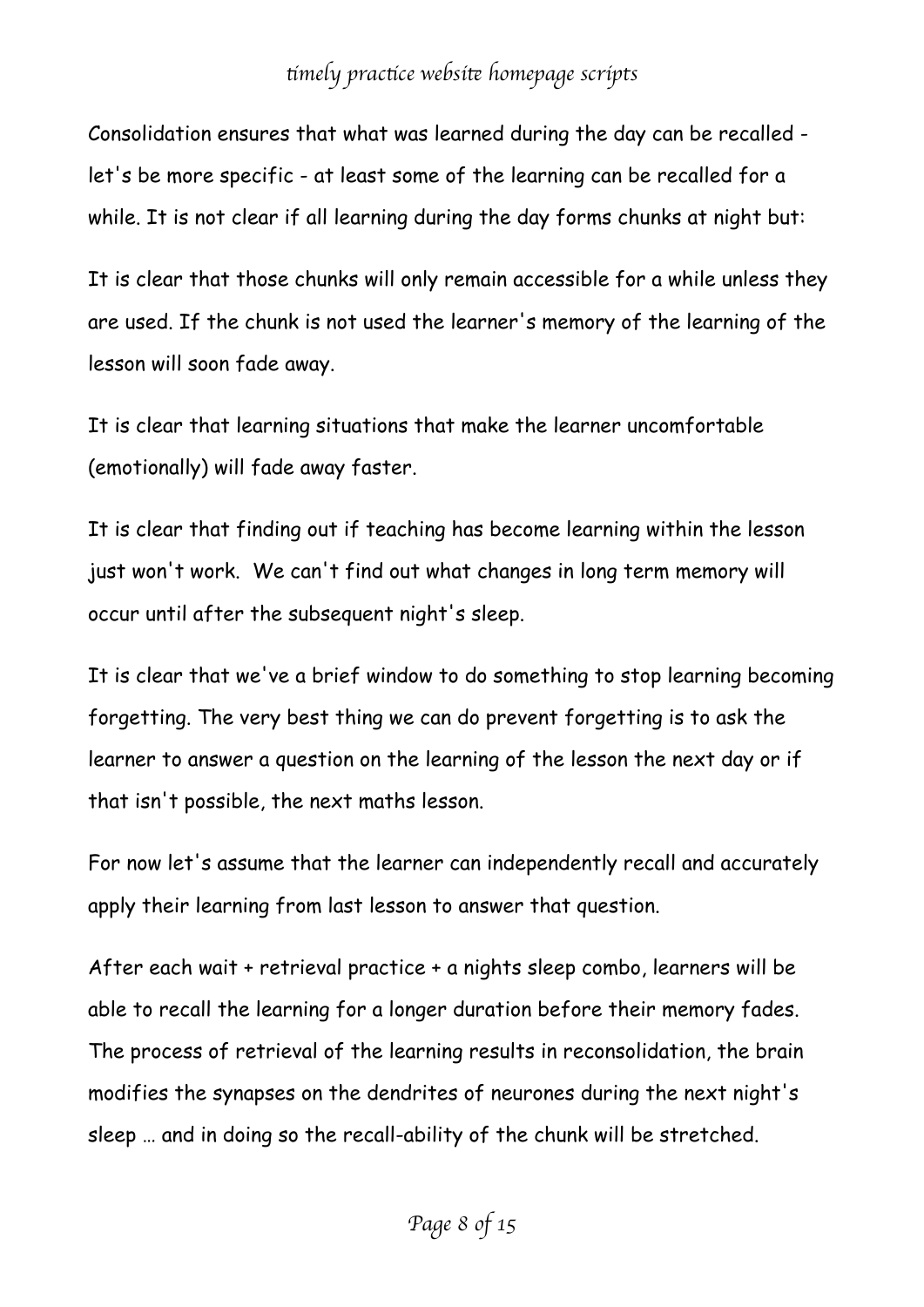We can repeat this wait-practise-sleep combo a number of times, stretching the wait and the durability of the recall-ability exponentially more each time. Practising a number of different bites, so the learner must identify which bite of learning to use to answer each question, makes the trigger of each chunk become better developed.

When "doing their timely practice" - answering their personalised timely practice questions within their PDF assignment - learners are usually independently engaged and on task. The questions are not so easy that the learners don't need to concentrate yet the questions are easy enough that the learners can answer the vast majority of them independently. Best of all, while the learners are doing their timely practice they are embedding their learning more deeply, because of the timely practice, the well timed wait between retrieval practice questions.

After a while the bite of new learning has a well enough developed chunk and trigger that it will form firm enough foundations upon which to teach another small bite from the topic.

… but what about when the learner can't independently recall or accurately apply the learning to answer their retrieval practice question?

The quiet "timely practice" time gives the teacher a perfect opportunity to interrupt learners to give 1-to-1 feedback. During the feedback the teacher's aim is to help the learner become less reliant on the scaffolding of the lesson. The night after feedback the brain does more reconsolidation, it makes modifications to improve the trigger or make the chunk more accurate or complete.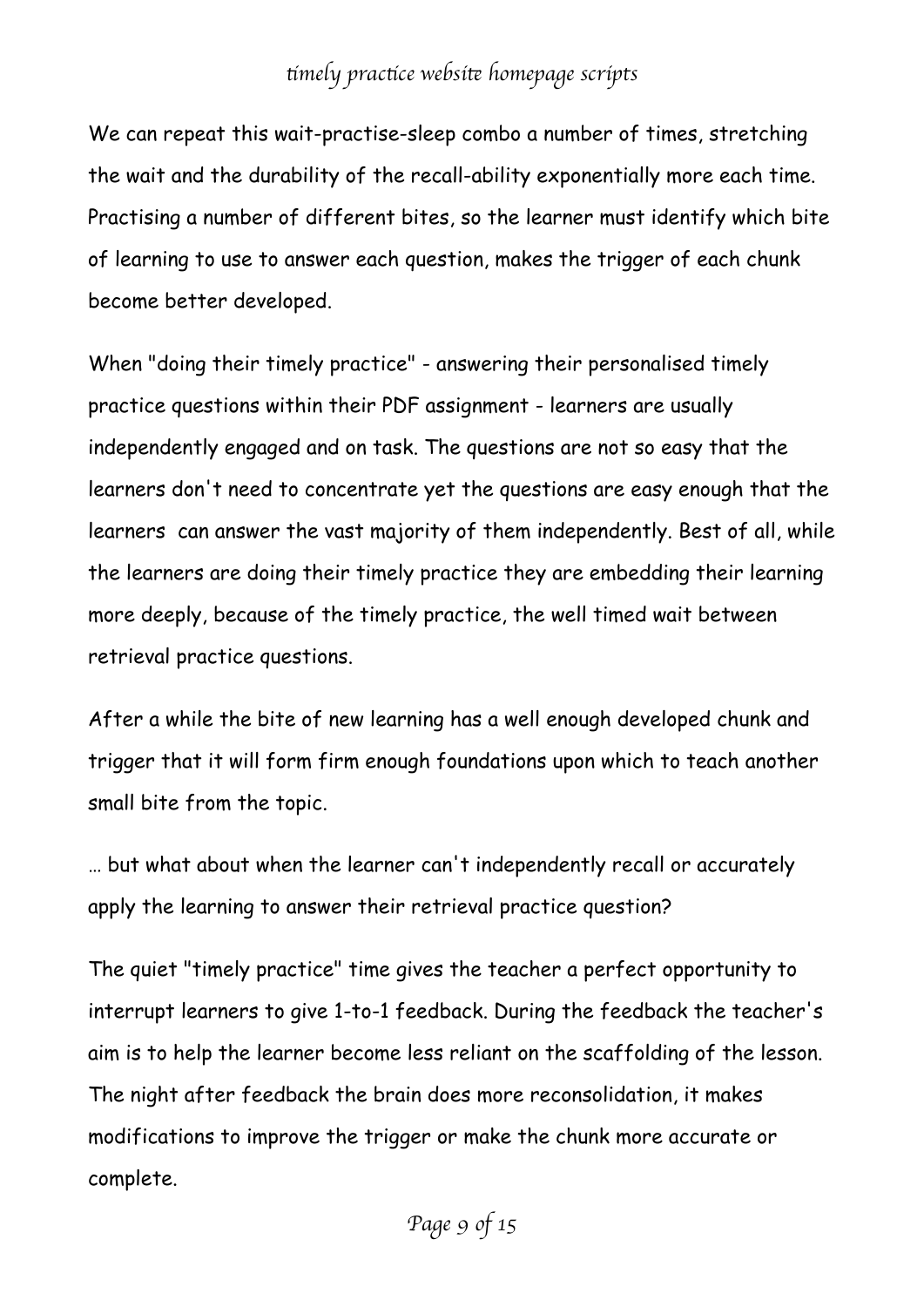The learner gets the opportunity to use the new and improved chunk soon, because the app schedules questions which needed feedback with shorter wait times.

Using these 4 steps, most learners can learn at least one small bite from a topic per lesson and many learners can learn more. If the teacher finds that some or all learners can learn more in a lesson, rather than getting each learner to learn 2 or 3 small bites from ONE topic we encourage the teacher to plan to teach 2 (or for some learners, on some occasions 3) topics per lesson. Teaching a few small bites from different topics each on firm learning foundations, all learners, especially learners with smaller working memories, are more likely to build accurate chunks, in long term memory, without recourse to feedback.

#### Let's recap

With a traditional each-topic-once-per-year scheme of learning **without** retrieval practice, most of the practice questions are practised within the few consecutive lessons where teaching occurs. Small chunks are added to most learners long term memory most of the time. The chunks built are often but not always accurate, however the majority of the teaching is quickly forgotten.

With a traditional each-topic-once-per-year scheme of learning **with** retrieval practice, the teacher will need to give more feedback than they have capacity to give. If we increase the capacity to give feedback, at the expense of needing several learning assistants or tutors per class, we are likely to see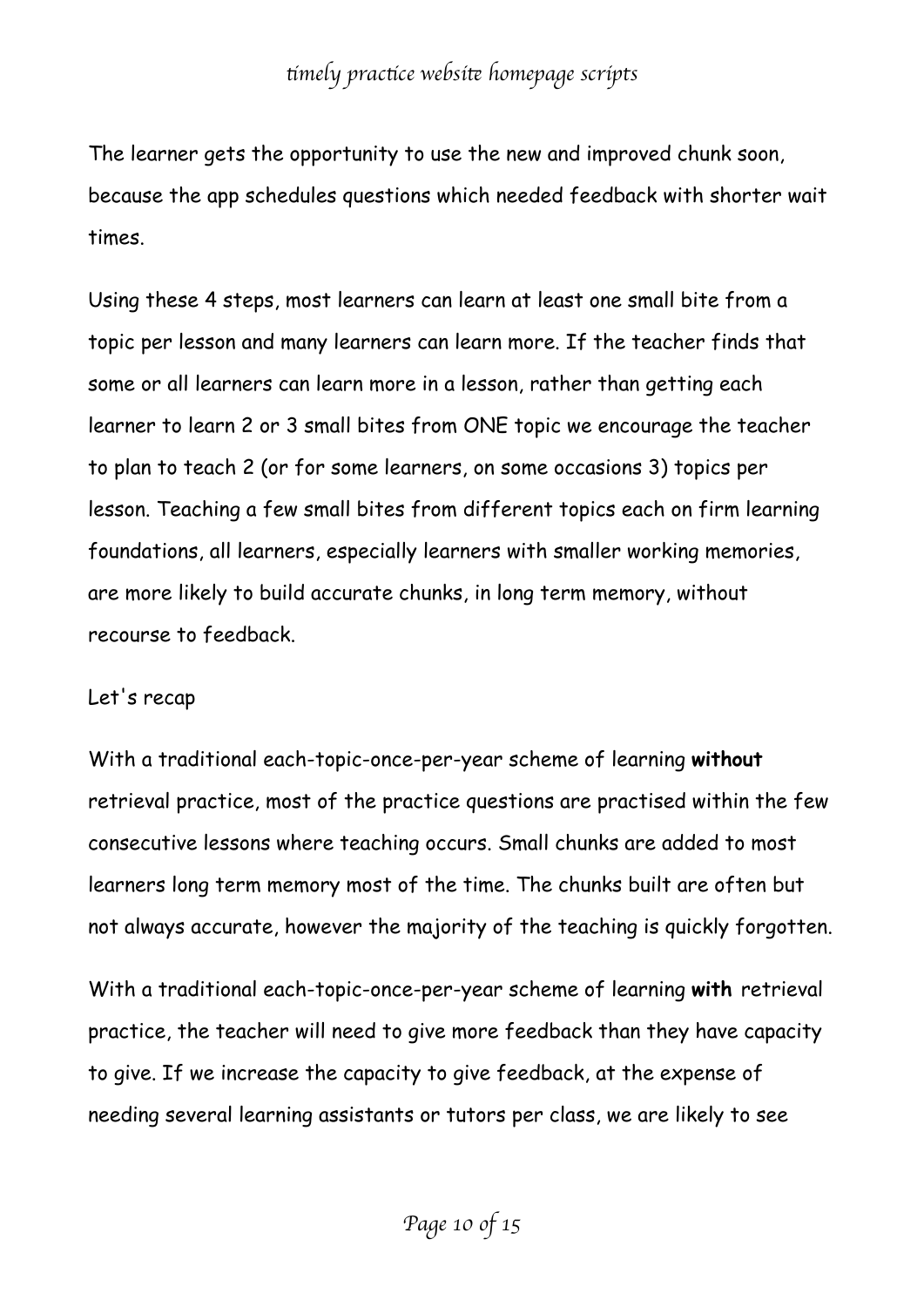larger but more inaccurate chunks built and have to allocate more lesson time to feedback and still feedback will not always be effective.

With a more tightly spiralled scheme of learning, where a small bite is taught a few times per year from each topic but **without** retrieval practice, most of the practice questions are practised within the the lesson where teaching occurs. Small chunks are added to most learners long term memory most of the time. The chunks built are often but not always accurate, however too often, the chunks will fade away to forgetting before the next teaching on the topic.

With a more tightly spiralled scheme of learning, where a small bite is taught a few times per year from each topic **with** retrieval practice, which is what timely practice was built for and facilitates, small additions are made to chunks in long term memory several times a year. There is little need for feedback and when feedback is required, the teacher has time and headspace to give effective feedback.

So by changing the timing of what goes on in lessons, timely practice makes "smaller working memory friendly" teaching both possible and effective and opens up unexpected and dramatic progress for the lowest attaining learners.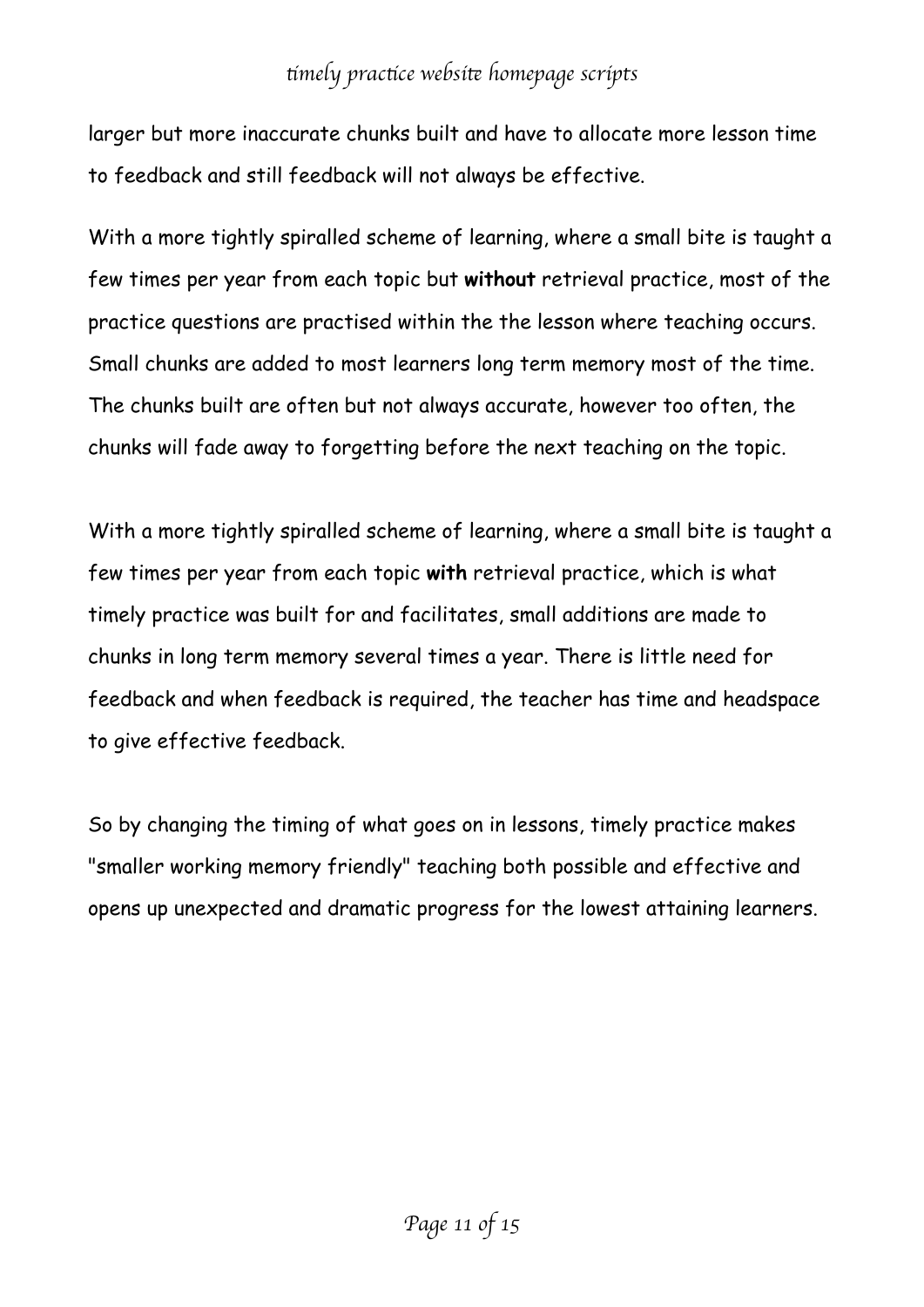#### **tweak teaching and next steps mp4**

In the tweak teaching part of this mp4 I'll explain what teachers will no longer need to do, what they will do less of and what they will do more of in order to ensure they tap into the hidden potential of the currently low attaining learners in their classes. Every teacher likes to hear about what they will do less of, so lets start with that:

- less time planning,
- less time writing lesson plans,
- less time searching for resources that learners can do,
- no time marking writing explanations/messages etc to learners which they barely seem to read, let alone act on,
- less time listening to learners say that their work is too easy or too hard or won't be useful when they are adults,
- less time on discipline,
- less time reteaching,
- less or no time revising and so no call for the teacher to spend their non directed time revising,
- no time, after tests, trying to boost learners confidence back to level at which they will once again engage with learning.

It's true the teacher will spend more time on assessment. After each maths lesson the teacher (and, if appropriate, support staff) will assess a PDF assignment for each learner - which takes about a minute per learner for a 10 to 15 minute session of timely practice. Of course, with learners answering more questions in class, there will be more printing - but far less call to print practice exam papers - and when practice exam papers are printed there will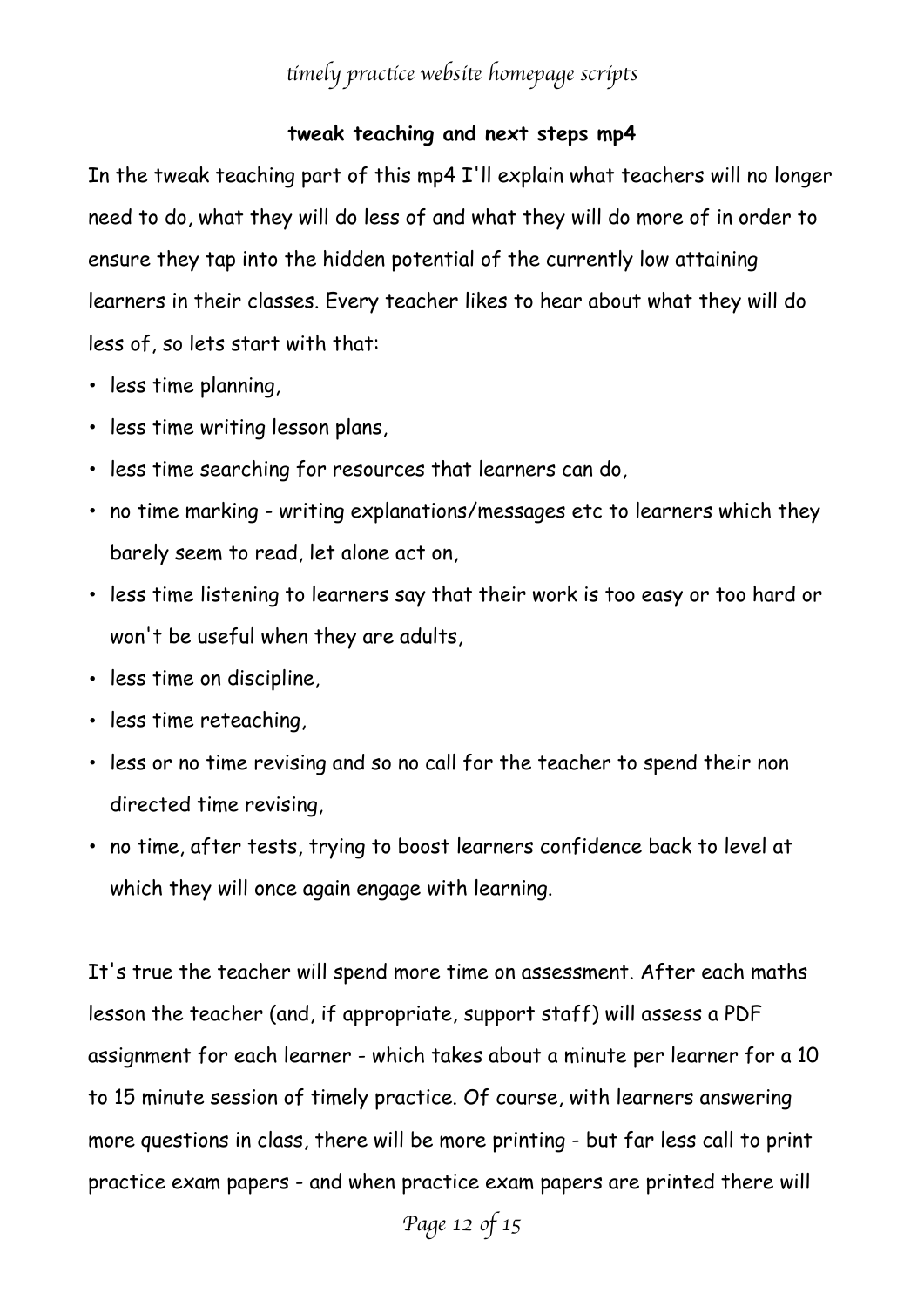be far less paper and motivation wasted on questions the learners clearly can't do.

In terms of teaching skills, what is the same and what different?

- Planning of lessons will be easier for the novice, but more experienced teachers will be able to, when appropriate, make use of knowing exactly what each learner already knows, in order to direct questions and plan the activities of the lesson to maximise learning.
- In terms of teaching, the teacher will still teach a number of bites of learning from the topic, to the class. However the teacher will know which learners should be learning which bites, and so needn't try to get all learners to learn everything. Hence the teach-learn part of the lesson will be quicker and far less traumatic for the learners.
- In terms of practise-learn, when learners move on to practise what the teacher has just taught, each will only practise the bite that the teacher decided was the bite for them. The teacher will rarely need to spend time helping learners who "are stuck", because each learner is only asked to complete practice questions which are built on their existing firm learning foundations. The teacher may be able to spend some of the practise-learn lesson time teaching small groups something easier or something harder or assessing some timely practice assignments or giving personalised feedback.
- In terms of the new part of the lesson, "doing timely practice", which for most teachers replaces the start of lesson warm up, the learners will be engaged in answering questions. The teacher will have time and headspace to engage in feedback-dialogue with learners. As a consequence of the lesson time spent by the teacher on feedback-dialogue, the teacher will quickly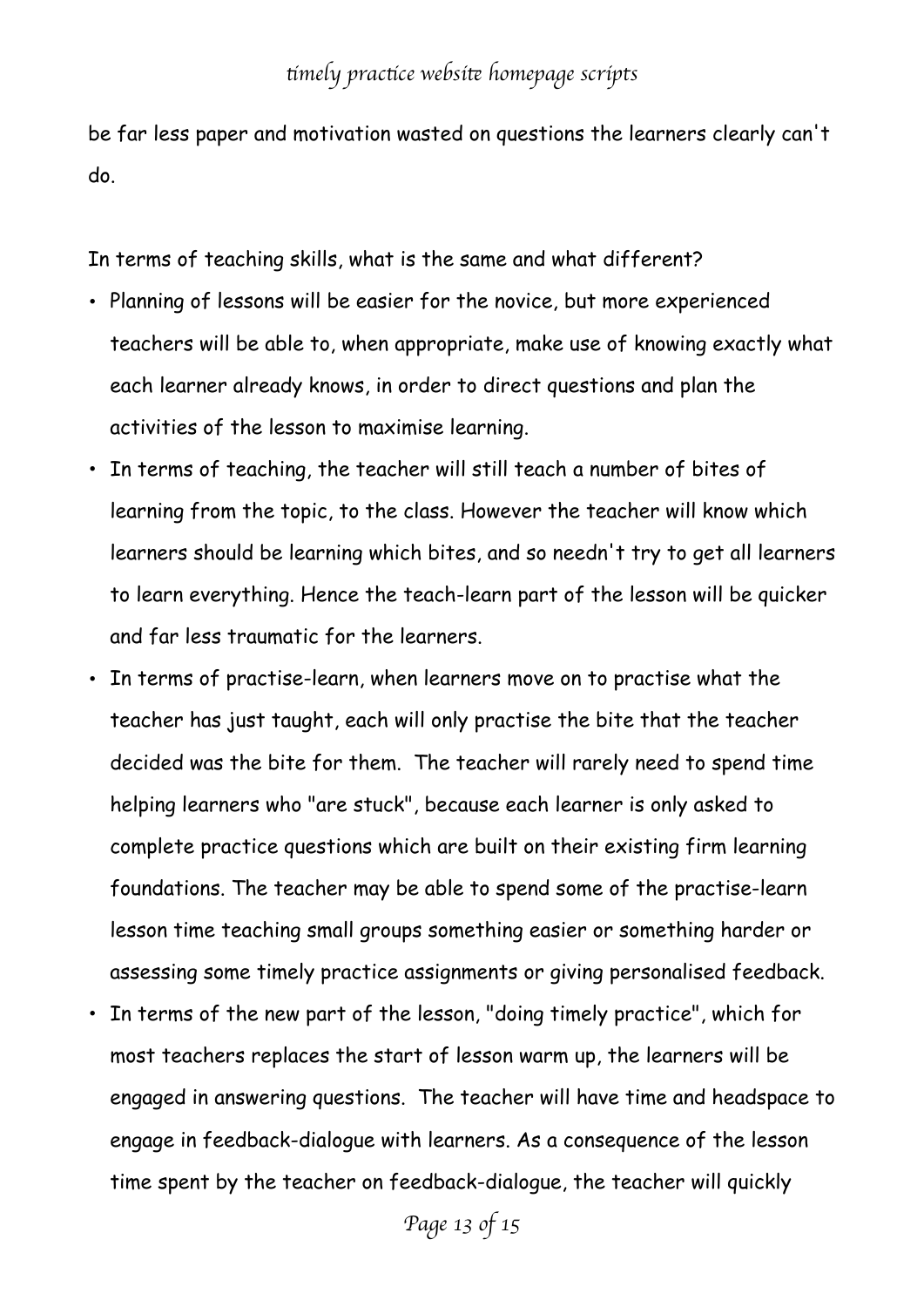become experienced at giving effective feedback. Feedback-dialogue also provides excellent, non threatening, fine detail, teacher training on how to teach topics more effectively in future.

#### What next?

I hope listening to these mp4s has given you dissatisfaction and hope:

- Dissatisfaction that too many learners, especially learners living with poverty, trauma and special educational needs (who are the learners who are more likely to have smaller working memories) are not reaching their potential because we teach them as if they can learn in exactly the same manner as their peers.
- Hope that we can do better by learners by applying research on learning.
- Hope that those learners who would be judged by society to have failed, will have a far better chance to no longer be judged in such a way.
- And hope that learners growing up with poverty, trauma or special educational needs will be more likely to buck the trend and become adults who don't live in poverty.

If you want to know more, please use the links to

- find out about the theory and research in our explaining and training program;
- or contact us to sign up to use timely practice as described in these mp4s;
- or contact us to provide INSET on applying chunk-based and retrieval practice theory - which is applicable when teaching every subject, not just maths;